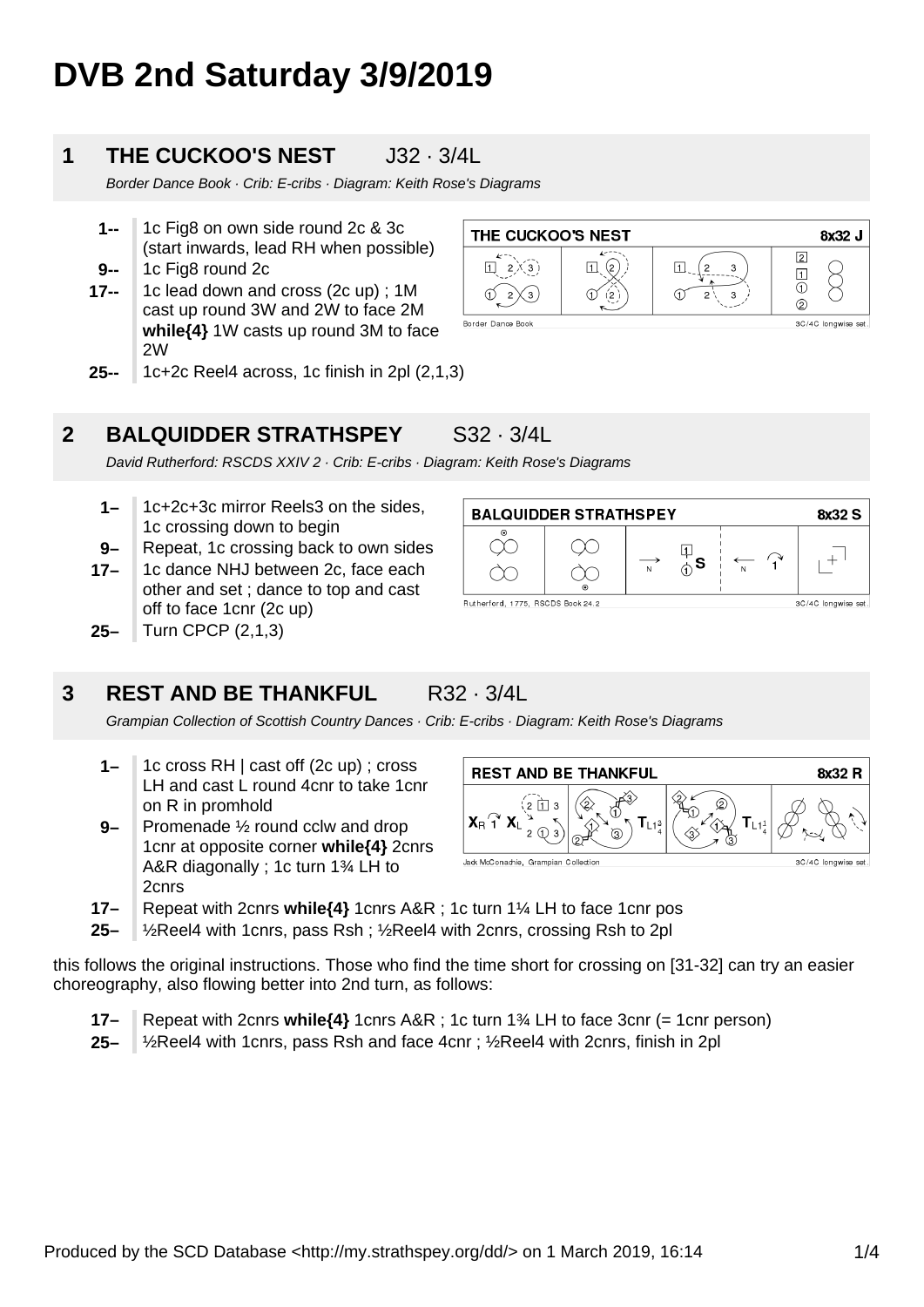## **4 COLD AND RAW** J24 · 2/4L

RSCDS V 12 · Crib: E-cribs · Diagram: Keith Rose's Diagrams

- **1–** 1c+2c dance BtoB ; turn RH
- **9–** 1M dances Rsh round 2W to 2M place **while{4}** 2M, passing behind 1M, dances Rsh round 1W to 1M's place ; all clap and Circle4 L



**17–** 1W+2W dance Rsh round P (who is not opposite her), 1W passing in front, to finish in exchanged places (2,1) ; all clap and Circle4 L

### **5 ADIEU MON AMI** S32 · 3/4L

RSCDS XXIV 11 · Crib: E-cribs · Diagram: Keith Rose's Diagrams

- **1–** 1c set to 2c | turn that person BH ; 1c+2c set to P, turn BH into
- **17– 9–** 1c+2c Allemande, 1c finish facing 1cnr SetH&G , on [23-24] petronella turn with clap to 2pl (2,1,3)
- **25–** All Circle6 and back (2,1,3)



#### **6 PROMISE OF SPRING** R32 · 3/4L

Ruth Taylor (CAN): Martello Tower Book 7 · Crib: SCDDB Contributed Cribs & Diagrams · Diagram: Keith Rose's **Diagrams** 

- **1-4** 1s lead down the middle, 2s step up on bars 3–4
- **5-8** On bar 5, 1M turns his partner under his right arm, they lead up to 2nd place and finish in the centre of the set, back to back, facing opposite sides.
- **9-16** 2s, 1s & 3s dance "Angus MacKinnon Triangles"
- **17-24** 1s turn 1st corner RH, pass each other right shoulders, turn 2nd corner RH

| <b>PROMISE OF SPRING</b> | 8x32 R         |          |               |                        |
|--------------------------|----------------|----------|---------------|------------------------|
|                          | 3<br><u>2</u>  | 3        | 3<br>12       | $\overline{2}$<br>3    |
| L under M's R arm        | 3<br>(2)<br>ົດ | S1<br>3) | -S<br>③<br>2  | ⊚<br>$\left( 2\right)$ |
|                          |                | 2 1 3    |               | $3x$ 1 $x$ 2 $x$       |
| $\mathbf{T}_\text{R}$    | l R            |          |               |                        |
|                          |                | 6 steps  | Pivot<br>Left |                        |

Ruth Taylor, 2004, Martello Tower Book 7, Coast to Coast with Scotch Mist 3C/4C longwise set.

- **25-28** and pass each other right shoulder to finish in 2nd place own sides. (Corners dance for 4 bars.) 2s, 1s & 3s dance six hands round to the left for SIX steps and then on bar 28, cross right foot over left and, keeping the weight on both feet and releasing hands, pivot round to face out pulling left shoulder back.
- **29-32** 2s, 1s & 3s dance around in a chase (anticlockwise) back to own sides.

'Angus MacKinnon Triangles' are inverting DT beginning with 1s facing out their partner's side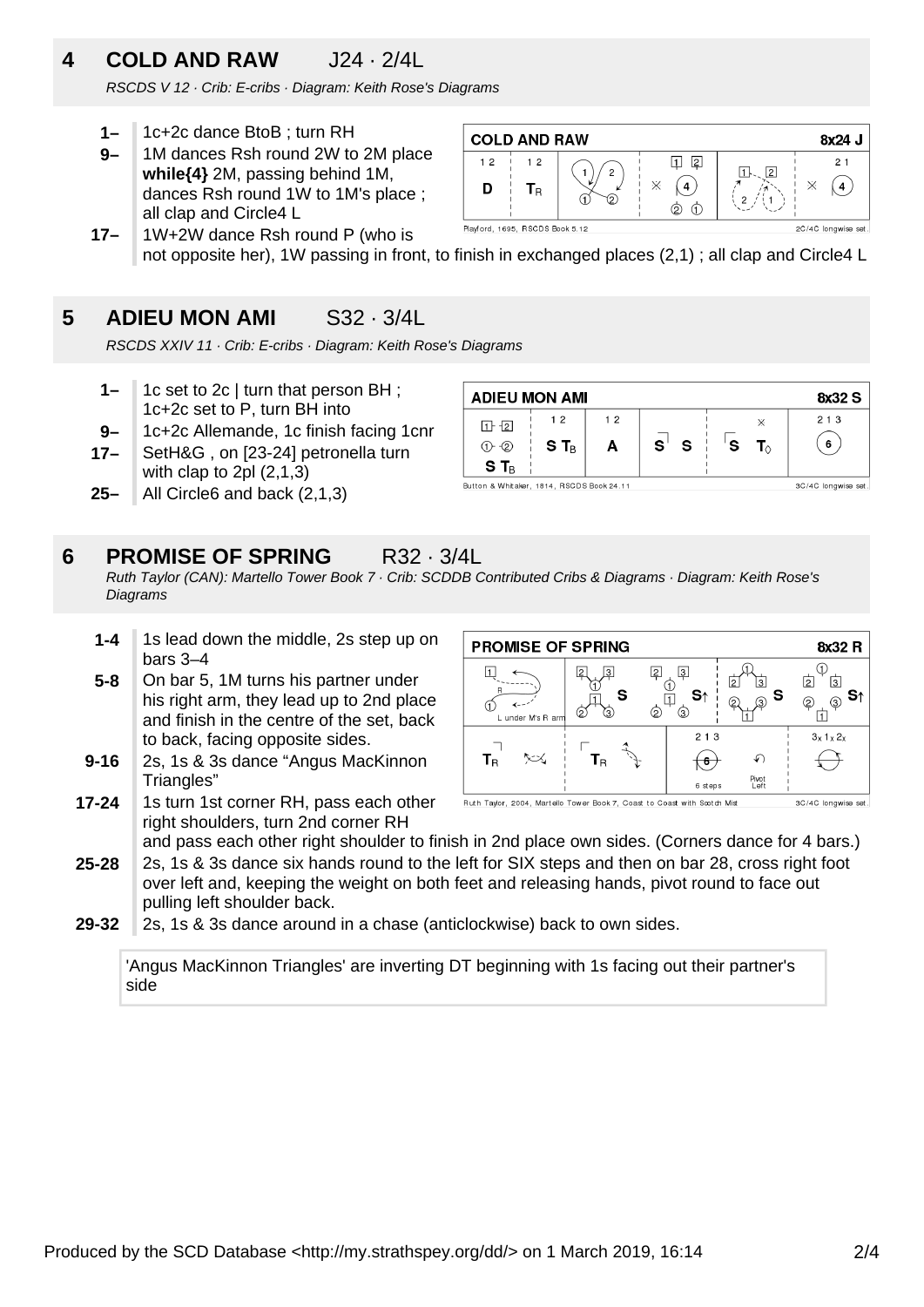### **7 THE WILD GEESE** J32 · 3/4L

RSCDS XXIV 3 · Crib: E-cribs · Diagram: Keith Rose's Diagrams

- **1–** 1c+3c set advancing to midline with P on  $R \mid B$ il ; 1c turn  $\frac{3}{4}$  RH and cast off to 3pl **while**{4} 3c turn ¾ RH and lead to 1pl (3,2,1)
- **9–** repeat [1-8] from new positions (1,2,3)
- **17–** 1c lead down the middle (2c up on [19-20]) ; and up to (2,1,3)
- **25–** 2c+1c R&L



### **8 SPRING'S ARRIVAL** S32 · 3/4L

Dan Blim: Reeladelphia · Crib: SCDDB Contributed Cribs & Diagrams

- **1-** 1s set advancing and cast to 2nd place as 2s step up
- **5-8** 1s set advancing and cast to top as 2s step down
- **9-16** Mirror reels of 3 beginning with 1s dancing in and down; 2s out and up, 3s in and up
- **17-20** 1s and 2s set and link up and down, ending crossed over
- **21-22** 1s Turn both hands
- **23-24** 1s and 2s dance 4 hands around to the left halfway
- **25-32** 2s, 1s, and 3s circle 6 hands around to the left, on bar 30 (6 of the phrase), they step into the center, pull right shoulder back to turn about, and chase to progressed places.

### **9 FLOWERS OF EDINBURGH R32 · 3/4L**

RSCDS I 6 · Crib: E-cribs · Diagram: Keith Rose's Diagrams

- **1–** 1W followed by 1M casts off 2, 1W crosses below 3c and casts up M side **while**{} 1M dances up the middle, both to P's place  $\{6\}$  | 1c set
- **9–** 1c repeat with 1M casting, finishing in original places
- **17–** 1c lead down the middle and up
- **25–** 1c+2c Poussette

### **10 SUMMER SOCIAL** J32 · 3/4L

Chris Ronald: 12 Scottish Country Dances [Ronald, 2009] · Crib: MiniCribs · Diagram: Keith Rose's Diagrams

**1-8** 1s cross RH & cast 1 place, 1M+2L 3/4 turn RH as 1L+2M 3/4 turn LH & 1s end in middle 1L behind 1M both facing up



- **9-16** 1s dance an Alternating Tandem reel across with 2s (RSh to 2L to start)
- **17-24** 1s dance an Alternating Tandem reel across with 3s (LSh to 3L to start) & 1s end in middle side by side both facing down
- **25-32** 1M turns 3L LH as 1L turns 3M RH, 1s turn 1.1/2 times RH to 2nd places



8x32 J

 $T_{R1\frac{1}{2}}$